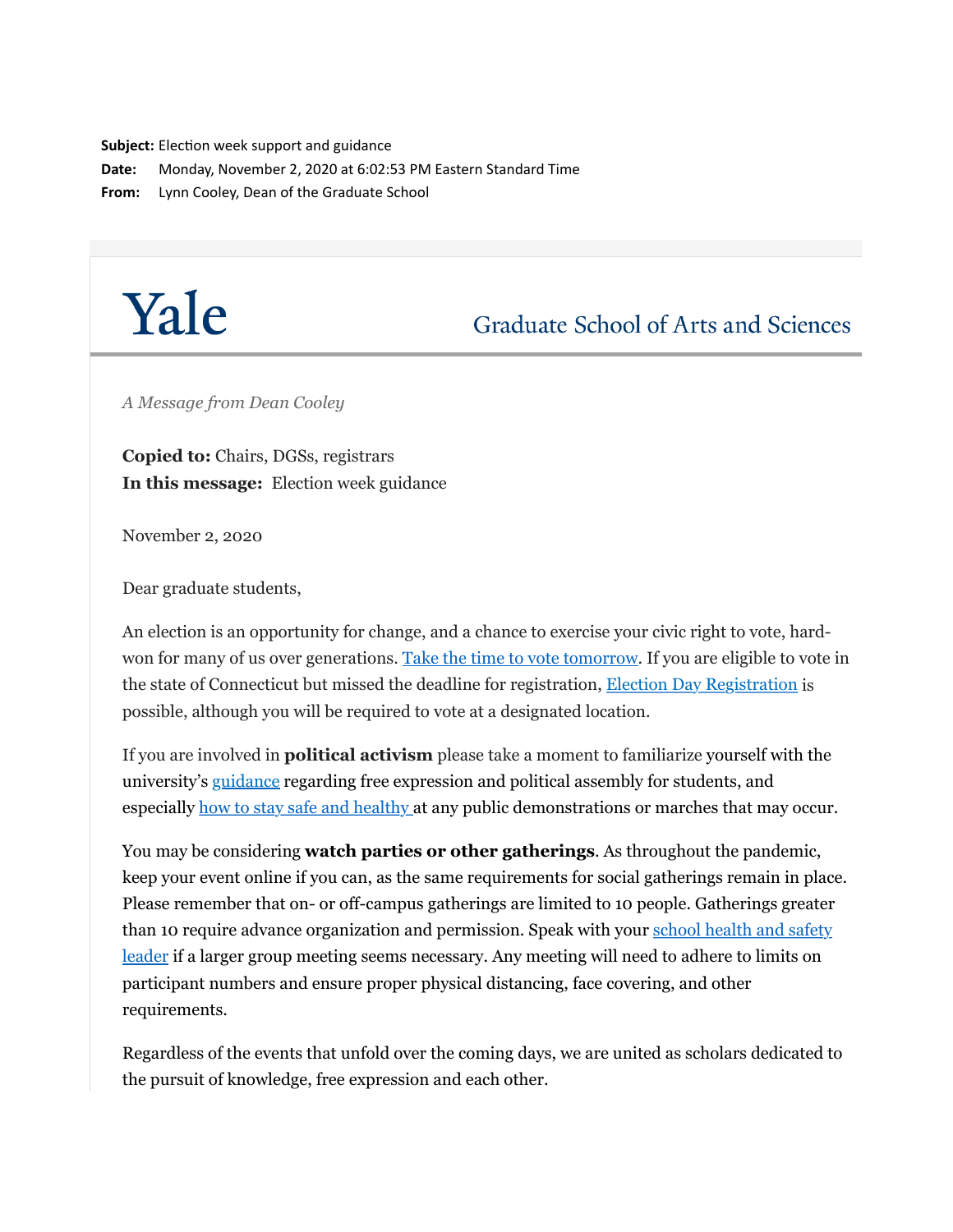### Teaching during election week

[The Poorvu Center has been offering guidance to help instructors and Teaching Fellows manage](http://click.message.yale.edu/?qs=c459c631e8af361b0461c2e4089229419d48650d4362c567ce645d21fc4b5fb4e0fd3db0e56b56162c1cb1ce73cee76fe506a01e59f00d38) difficult dialogues in the classroom and to [create an inclusive environment](http://click.message.yale.edu/?qs=c459c631e8af361bf549e7dae33440488baef97efdfc9e78be5e47e5ee0629f58e44669fd287d0ed86bb09b3a23432bdadda50a86b9d2074) where learning is prioritized.

You can still sign up for [Teaching in Context: During Election Week](http://click.message.yale.edu/?qs=c459c631e8af361b740e1a26bded27c1404e8ad318c68760118221521c43b189698d7dff46b0e11e2928d2f8f2bdcb04b835729faceff93f) on Wednesday, November 4 @ 12:30 p.m.

#### **Stress**

My staff and I are aware that many of you are struggling with additional burdens of stress and anxiety this time of year – perhaps for all of 2020. Your GSA representatives have communicated the importance of finding ways for students to share meals together or meet in small groups to alleviate some of the pressure. A number of staff in different parts of the University are looking for solutions for you. Please be patient, as eating in proximity raises real concerns regarding transmission that we hope to mitigate.

It's not the same as an in-person lunchtime chat with a friend, but it's worth having a look at Yale's [Good Life Center.](http://click.message.yale.edu/?qs=f8b664cd0cff85df9be164b8bb3fc5215ba0e48dfad6806104beaa898dddf351c5252b9f2b9acd6e2b62fdc915e8b755fc985d6132143435) While the meeting spaces are closed, they offer some [great programs](http://click.message.yale.edu/?qs=f8b664cd0cff85df1a2c74f85d55f14e028ab6c4a89be4cbcb5ce0dbeb47e554ee48efeaf8f0ae535b231ea9bd58a1a4373218ae8c6ccbea) in person (outdoors) and online. Similarly, please take a moment to explore some of **Being Well at** Yale offerings – there are some good ideas for meditation programs, walking tours, and other activities that may help you thrive while living in interesting times.

Here are some of the things I do to reduce stress in my life:

- Take little breaks from work and the internet. (Even a short 'timeout' helps).
- Go for a walk in the woods. (There are walks on/from campus you can try at the bottom of [this page\)](http://click.message.yale.edu/?qs=f8b664cd0cff85dfb82f2567873f502f6cec6d5f2bb12032292b7589253b2090ca8db551c44139c8485379239738d20b51ada77e29f5e811).
- Read a book. (I am enjoying *Circe* by Madeline Miller these days).
- Call someone I miss or haven't spoken with for a while.
- Try to avoid the news or social media before bedtime. (Especially political news).

Make your own list and explore what works for you.

#### Flu vaccinations

If you haven't already, [please get a flu shot.](http://click.message.yale.edu/?qs=f8b664cd0cff85df6eca4a26f29ebcdd09e57e232048f166fdaabc68e983b0a0372b11c9807065f4446b8be83b51cefce36d5914719ae0f7) It is one easy way to ensure you have a better, healthier winter.

As always, please take care of yourselves and those around you.